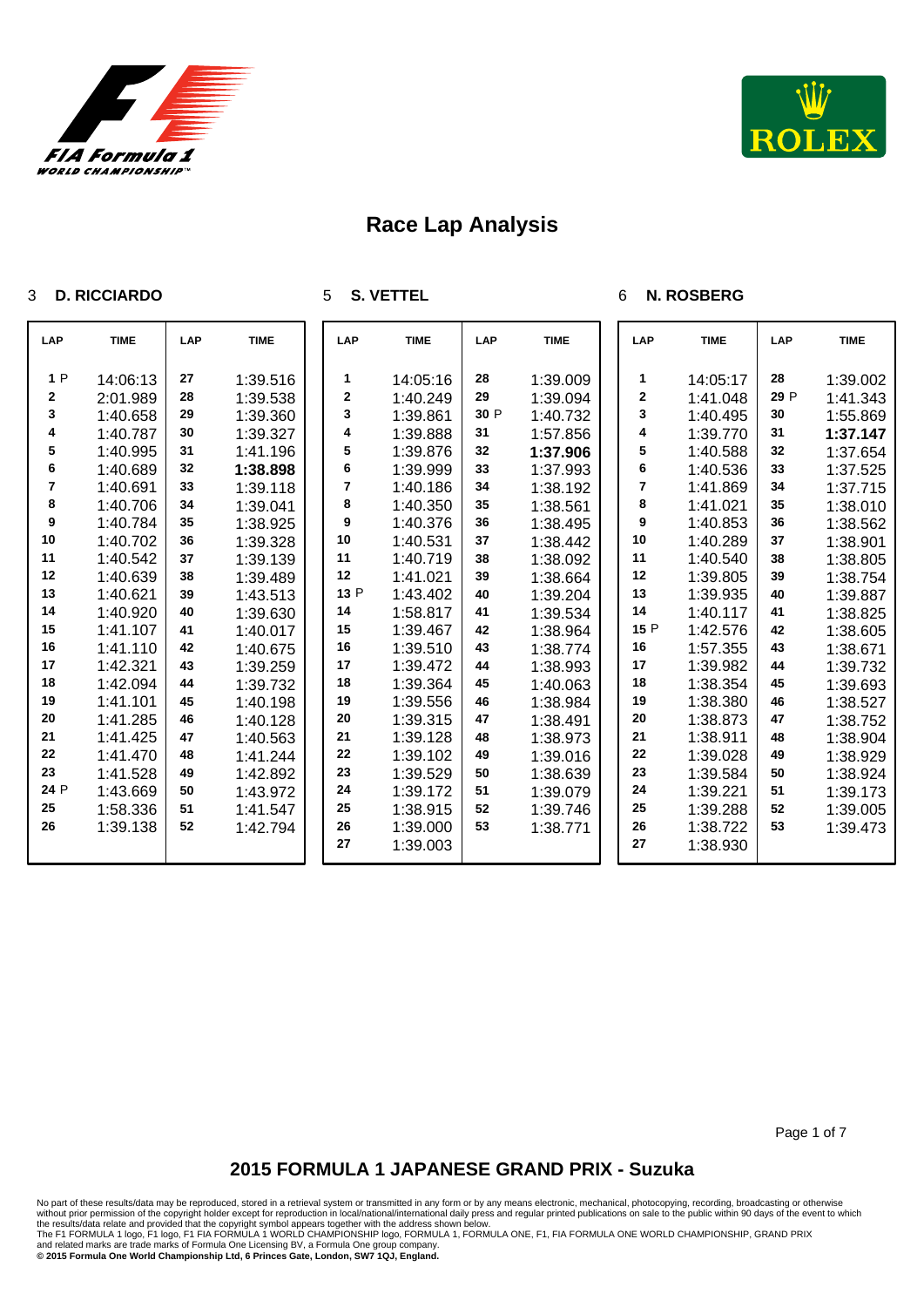



### **K. RAIKKONEN**

#### **R. GROSJEAN**

#### **M. ERICSSON**

| <b>LAP</b> | <b>TIME</b> | LAP  | <b>TIME</b> | LAP         | <b>TIME</b> | LAP  | <b>TIME</b> | LAP  | <b>TIME</b> | <b>LAP</b> | <b>TIME</b> |
|------------|-------------|------|-------------|-------------|-------------|------|-------------|------|-------------|------------|-------------|
| 1          | 14:05:18    | 28 P | 1:42.904    | 1           | 14:05:19    | 28   | 1:40.514    | 1    | 14:05:22    | 27         | 1:58.739    |
| $\bf{2}$   | 1:41.005    | 29   | 1:57.600    | $\mathbf 2$ | 1:41.369    | 29   | 1:40.675    | 2    | 1:42.624    | 28         | 1:39.343    |
| 3          | 1:40.716    | 30   | 1:39.265    | 3           | 1:41.038    | 30   | 1:40.886    | 3    | 1:42.227    | 29         | 1:39.915    |
| 4          | 1:40.704    | 31   | 1:38.464    | 4           | 1:40.892    | 31   | 1:42.552    | 4    | 1:42.700    | 30         | 1:40.056    |
| 5          | 1:40.537    | 32   | 1:38.035    | 5           | 1:40.966    | 32   | 1:41.270    | 5    | 1:42.842    | 31         | 1:40.144    |
| 6          | 1:40.454    | 33   | 1:38.250    | 6           | 1:41.186    | 33 P | 1:46.409    | 6    | 1:42.024    | 32         | 1:40.381    |
| 7          | 1:40.986    | 34   | 1:38.132    | 7           | 1:41.257    | 34   | 2:00.246    | 7    | 1:42.091    | 33         | 1:40.165    |
| 8          | 1:41.078    | 35   | 1:38.077    | 8           | 1:41.558    | 35   | 1:38.167    | 8    | 1:42.186    | 34         | 1:40.551    |
| 9          | 1:41.331    | 36   | 1:38.227    | 9           | 1:41.229    | 36   | 1:38.550    | 9    | 1:41.907    | 35         | 1:40.569    |
| 10         | 1:40.714    | 37   | 1:38.479    | 10          | 1:41.377    | 37   | 1:38.386    | 10   | 1:49.917    | 36         | 1:40.704    |
| 11         | 1:40.634    | 38   | 1:38.626    | 11 P        | 1:43.964    | 38   | 1:39.173    | 11   | 1:41.696    | 37         | 1:41.693    |
| 12         | 1:40.265    | 39   | 1:38.658    | 12          | 2:01.248    | 39   | 1:38.908    | 12   | 1:42.263    | 38         | 1:41.828    |
| 13         | 1:40.444    | 40   | 1:38.575    | 13          | 1:41.405    | 40   | 1:38.755    | 13 P | 1:48.718    | 39         | 1:40.077    |
| 14 P       | 1:42.914    | 41   | 1:39.163    | 14          | 1:40.562    | 41   | 1:38.679    | 14   | 2:00.515    | 40         | 1:40.265    |
| 15         | 1:58.834    | 42   | 1:38.799    | 15          | 1:40.223    | 42   | 1:38.499    | 15   | 1:39.998    | 41         | 1:40.600    |
| 16         | 1:39.372    | 43   | 1:38.972    | 16          | 1:40.123    | 43   | 1:39.499    | 16   | 1:40.690    | 42         | 1:40.417    |
| 17         | 1:39.079    | 44   | 1:38.874    | 17          | 1:39.984    | 44   | 1:38.863    | 17   | 1:40.813    | 43         | 1:41.010    |
| 18         | 1:39.056    | 45   | 1:38.678    | 18          | 1:39.948    | 45   | 1:38.563    | 18   | 1:41.160    | 44         | 1:41.835    |
| 19         | 1:39.401    | 46   | 1:38.786    | 19          | 1:40.173    | 46   | 1:38.431    | 19   | 1:41.450    | 45         | 1:41.949    |
| 20         | 1:39.097    | 47   | 1:39.205    | 20          | 1:39.992    | 47   | 1:38.592    | 20   | 1:41.174    | 46         | 1:40.699    |
| 21         | 1:39.493    | 48   | 1:39.112    | 21          | 1:40.027    | 48   | 1:38.940    | 21   | 1:41.632    | 47         | 1:41.206    |
| 22         | 1:39.662    | 49   | 1:39.245    | 22          | 1:40.330    | 49   | 1:38.860    | 22   | 1:41.637    | 48         | 1:42.102    |
| 23         | 1:40.329    | 50   | 1:40.201    | 23          | 1:40.678    | 50   | 1:39.298    | 23   | 1:41.798    | 49         | 1:43.460    |
| 24         | 1:39.719    | 51   | 1:38.629    | 24          | 1:40.883    | 51   | 1:39.426    | 24   | 1:41.254    | 50         | 1:42.984    |
| 25         | 1:39.541    | 52   | 1:38.611    | 25          | 1:40.585    | 52   | 1:39.601    | 25   | 1:41.354    | 51         | 1:41.753    |
| 26         | 1:40.025    | 53   | 1:39.508    | 26          | 1:40.439    | 53   | 1:40.262    | 26 P | 1:44.498    | 52         | 1:42.427    |
| 27         | 1:39.837    |      |             | 27          | 1:40.527    |      |             |      |             |            |             |
|            |             |      |             |             |             |      |             |      |             |            |             |

Page 2 of 7

## **2015 FORMULA 1 JAPANESE GRAND PRIX - Suzuka**

No part of these results/data may be reproduced, stored in a retrieval system or transmitted in any form or by any means electronic, mechanical, photocopying, recording, broadcasting or otherwise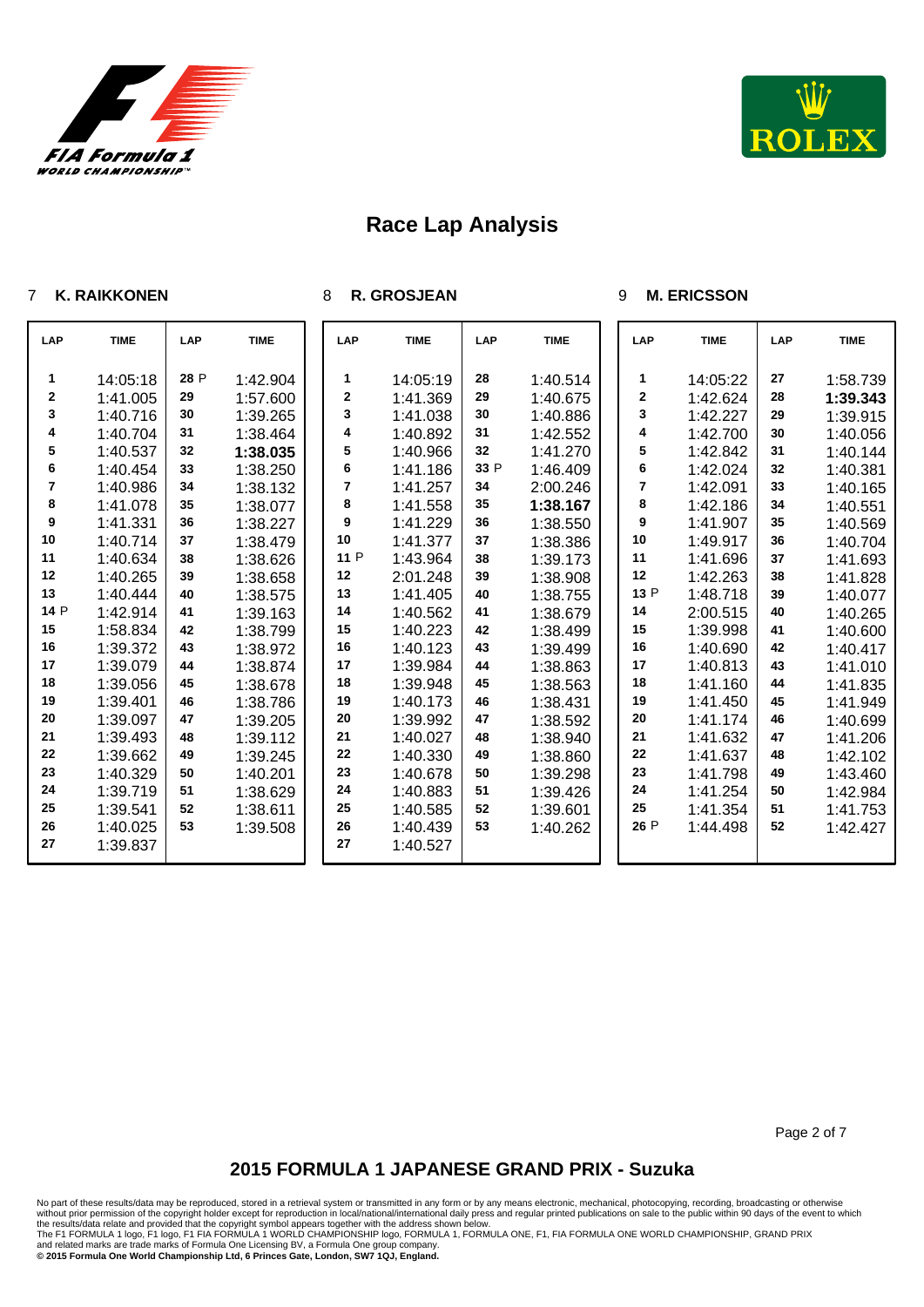



#### **S. PEREZ**

**F. NASR**

### **P. MALDONADO**

| LAP  | <b>TIME</b> | LAP  | <b>TIME</b> | LAP         | <b>TIME</b> | LAP  | <b>TIME</b> | LAP  | <b>TIME</b> | LAP  | <b>TIME</b> |
|------|-------------|------|-------------|-------------|-------------|------|-------------|------|-------------|------|-------------|
| 1P   | 14:05:30    | 27   | 1:40.387    | 1           | 14:05:23    | 26   | 1:41.092    | 1    | 14:05:19    | 28   | 1:40.425    |
| 2    | 2:01.315    | 28   | 1:39.928    | $\mathbf 2$ | 1:42.796    | 27   | 1:42.523    | 2    | 1:41.778    | 29   | 1:41.264    |
| 3    | 1:40.273    | 29   | 1:40.067    | 3           | 1:43.264    | 28   | 1:42.228    | 3    | 1:41.023    | 30   | 1:41.276    |
| 4    | 1:40.694    | 30   | 1:40.062    | 4           | 1:42.089    | 29   | 1:41.103    | 4    | 1:41.437    | 31   | 1:41.032    |
| 5    | 1:40.840    | 31   | 1:39.649    | 5           | 1:42.341    | 30 P | 1:43.913    | 5    | 1:41.094    | 32   | 1:41.167    |
| 6    | 1:40.818    | 32   | 1:40.034    | 6           | 1:42.952    | 31   | 2:03.187    | 6    | 1:41.229    | 33   | 1:42.328    |
| 7    | 1:42.391    | 33   | 1:40.142    | 7           | 1:43.062    | 32   | 1:40.146    | 7    | 1:41.519    | 34   | 1:40.613    |
| 8    | 1:42.433    | 34   | 1:40.294    | 8           | 1:43.008    | 33   | 1:40.267    | 8    | 1:41.346    | 35   | 1:41.252    |
| 9    | 1:41.471    | 35   | 1:40.814    | 9           | 1:43.277    | 34   | 1:43.241    | 9    | 1:41.537    | 36 P | 1:43.928    |
| 10   | 1:40.987    | 36 P | 1:43.377    | 10 P        | 1:46.061    | 35   | 1:40.527    | 10   | 1:41.362    | 37   | 1:58.885    |
| 11   | 1:41.718    | 37   | 2:01.475    | 11          | 2:05.149    | 36   | 1:40.549    | 11   | 1:41.402    | 38   | 1:38.631    |
| 12   | 1:41.637    | 38   | 1:40.528    | 12          | 1:41.938    | 37   | 1:40.832    | 12 P | 1:43.444    | 39   | 1:38.136    |
| 13   | 1:41.532    | 39   | 1:39.334    | 13          | 1:41.928    | 38   | 1:40.676    | 13   | 2:01.821    | 40   | 1:38.245    |
| 14   | 1:42.018    | 40   | 1:40.411    | 14          | 1:42.112    | 39   | 1:40.088    | 14   | 1:39.931    | 41   | 1:38.572    |
| 15   | 1:42.134    | 41   | 1:40.528    | 15          | 1:43.604    | 40   | 1:42.173    | 15   | 1:40.273    | 42   | 1:38.839    |
| 16   | 1:42.306    | 42   | 1:40.142    | 16          | 1:41.996    | 41   | 1:40.540    | 16   | 1:40.180    | 43   | 1:38.977    |
| 17   | 1:42.350    | 43   | 1:41.038    | 17          | 1:41.271    | 42   | 1:41.635    | 17   | 1:40.516    | 44   | 1:38.579    |
| 18 P | 1:45.282    | 44   | 1:43.020    | 18          | 1:41.550    | 43   | 1:40.877    | 18   | 1:40.493    | 45   | 1:38.526    |
| 19   | 1:58.895    | 45   | 1:41.024    | 19          | 1:41.752    | 44   | 1:41.088    | 19   | 1:40.368    | 46   | 1:38.513    |
| 20   | 1:38.598    | 46   | 1:40.549    | 20          | 1:42.486    | 45   | 1:41.645    | 20   | 1:40.213    | 47   | 1:38.324    |
| 21   | 1:40.063    | 47   | 1:41.201    | 21          | 1:41.271    | 46   | 1:40.272    | 21   | 1:40.159    | 48   | 1:38.459    |
| 22   | 1:41.057    | 48   | 1:40.590    | 22          | 1:41.249    | 47   | 1:42.169    | 22   | 1:40.298    | 49   | 1:38.513    |
| 23   | 1:41.593    | 49   | 1:39.071    | 23          | 1:41.771    | 48   | 1:42.141    | 23   | 1:40.671    | 50   | 1:38.585    |
| 24   | 1:39.313    | 50   | 1:38.591    | 24          | 1:42.531    | 49 P | 1:46.879    | 24   | 1:40.666    | 51   | 1:38.579    |
| 25   | 1:39.846    | 51   | 1:38.899    | 25          | 1:41.536    |      |             | 25   | 1:40.346    | 52   | 1:39.008    |
| 26   | 1:39.905    | 52   | 1:39.079    |             |             |      |             | 26   | 1:40.475    | 53   | 1:40.182    |
|      |             |      |             |             |             |      |             | 27   | 1:40.433    |      |             |

Page 3 of 7

## **2015 FORMULA 1 JAPANESE GRAND PRIX - Suzuka**

No part of these results/data may be reproduced, stored in a retrieval system or transmitted in any form or by any means electronic, mechanical, photocopying, recording, broadcasting or otherwise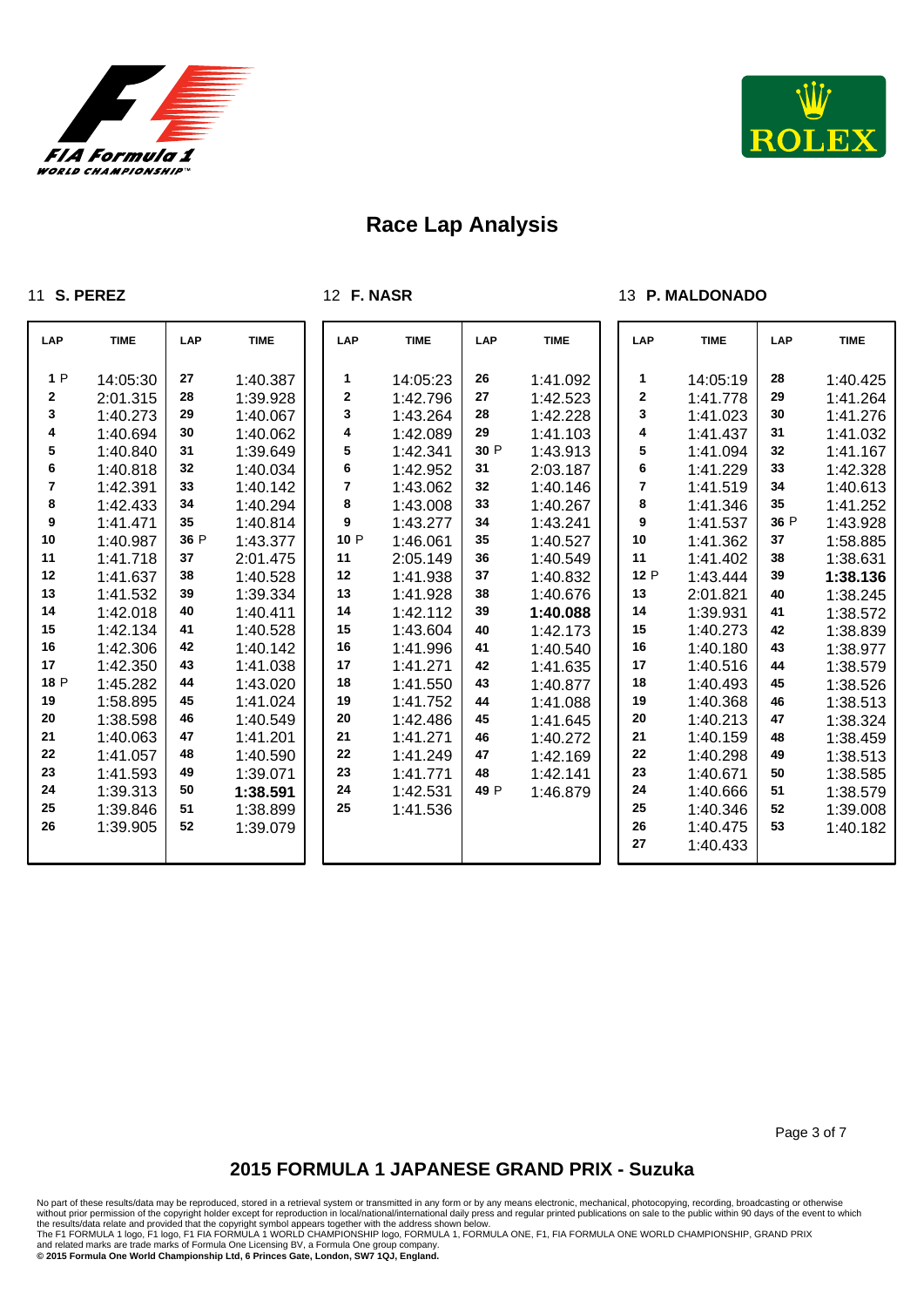



#### **F. ALONSO**

**F. MASSA**

#### **J. BUTTON**

| LAP | <b>TIME</b> | <b>LAP</b> | <b>TIME</b> | <b>LAP</b>   | <b>TIME</b> | LAP  | <b>TIME</b> | LAP         | <b>TIME</b> | LAP  | <b>TIME</b> |
|-----|-------------|------------|-------------|--------------|-------------|------|-------------|-------------|-------------|------|-------------|
| 1   | 14:05:21    | 27         | 1:41.707    | 1P           | 14:06:57    | 27   | 1:41.965    | 1           | 14:05:23    | 27 P | 1:43.772    |
| 2   | 1:42.389    | 28 P       | 1:43.934    | $\mathbf{2}$ | 2:10.139    | 28   | 1:40.108    | $\mathbf 2$ | 1:42.716    | 28   | 1:58.968    |
| 3   | 1:42.283    | 29         | 1:59.389    | 3            | 1:40.572    | 29   | 1:40.005    | 3           | 1:43.449    | 29   | 1:40.364    |
| 4   | 1:42.910    | 30         | 1:39.871    | 4            | 1:40.503    | 30   | 1:40.357    | 4           | 1:44.424    | 30   | 1:40.898    |
| 5   | 1:43.504    | 31         | 1:40.608    | 5            | 1:41.763    | 31   | 1:40.160    | 5           | 1:42.840    | 31   | 1:40.121    |
| 6   | 1:43.495    | 32         | 1:40.159    | 6            | 1:42.815    | 32   | 1:39.822    | 6           | 1:42.640    | 32   | 1:40.337    |
| 7   | 1:42.759    | 33         | 1:40.109    | 7            | 1:40.880    | 33   | 1:40.066    | 7           | 1:42.828    | 33   | 1:40.445    |
| 8   | 1:42.506    | 34         | 1:40.456    | 8            | 1:41.098    | 34 P | 1:42.513    | 8           | 1:42.931    | 34   | 1:40.228    |
| 9P  | 1:44.819    | 35         | 1:40.258    | 9            | 1:41.044    | 35   | 2:02.192    | 9           | 1:43.237    | 35   | 1:40.235    |
| 10  | 2:01.882    | 36         | 1:41.145    | 10           | 1:41.755    | 36   | 1:38.889    | 10 P        | 1:45.095    | 36   | 1:40.708    |
| 11  | 1:41.434    | 37         | 1:40.195    | 11           | 1:41.490    | 37   | 1:41.154    | 11          | 2:01.364    | 37   | 1:41.979    |
| 12  | 1:41.752    | 38         | 1:39.995    | 12           | 1:42.273    | 38   | 1:40.489    | 12          | 1:41.677    | 38   | 1:41.797    |
| 13  | 1:41.558    | 39         | 1:39.844    | 13           | 1:41.850    | 39   | 1:39.127    | 13          | 1:41.638    | 39   | 1:42.059    |
| 14  | 1:41.838    | 40         | 1:41.204    | 14           | 1:42.173    | 40   | 1:39.889    | 14          | 1:41.849    | 40   | 1:41.178    |
| 15  | 1:41.392    | 41         | 1:40.000    | 15           | 1:42.216    | 41   | 1:42.602    | 15          | 1:41.662    | 41   | 1:43.530    |
| 16  | 1:41.335    | 42         | 1:39.747    | 16 P         | 1:43.779    | 42   | 1:41.308    | 16          | 1:41.509    | 42   | 1:41.035    |
| 17  | 1:41.454    | 43         | 1:39.845    | 17           | 2:02.152    | 43   | 1:40.358    | 17          | 1:41.391    | 43   | 1:41.755    |
| 18  | 1:41.478    | 44         | 1:40.091    | 18           | 1:40.772    | 44   | 1:43.220    | 18          | 1:41.559    | 44   | 1:41.162    |
| 19  | 1:41.281    | 45         | 1:39.614    | 19           | 1:39.769    | 45   | 1:40.199    | 19          | 1:41.329    | 45   | 1:41.025    |
| 20  | 1:41.523    | 46         | 1:39.881    | 20           | 1:40.317    | 46   | 1:40.527    | 20          | 1:41.331    | 46   | 1:42.216    |
| 21  | 1:41.345    | 47         | 1:40.449    | 21           | 1:40.089    | 47   | 1:40.896    | 21          | 1:41.742    | 47   | 1:42.639    |
| 22  | 1:41.309    | 48         | 1:40.186    | 22           | 1:40.502    | 48   | 1:44.191    | 22          | 1:41.571    | 48   | 1:41.918    |
| 23  | 1:41.414    | 49         | 1:40.239    | 23           | 1:41.258    | 49   | 1:41.443    | 23          | 1:41.334    | 49   | 1:41.593    |
| 24  | 1:41.304    | 50         | 1:40.385    | 24           | 1:41.108    | 50   | 1:41.588    | 24          | 1:41.490    | 50   | 1:41.995    |
| 25  | 1:41.351    | 51         | 1:43.456    | 25           | 1:41.534    | 51   | 1:38.595    | 25          | 1:41.297    | 51   | 1:41.778    |
| 26  | 1:42.123    | 52         | 1:41.551    | 26           | 1:42.110    |      |             | 26          | 1:41.444    | 52   | 1:41.510    |
|     |             |            |             |              |             |      |             |             |             |      |             |

Page 4 of 7

## **2015 FORMULA 1 JAPANESE GRAND PRIX - Suzuka**

No part of these results/data may be reproduced, stored in a retrieval system or transmitted in any form or by any means electronic, mechanical, photocopying, recording, broadcasting or otherwise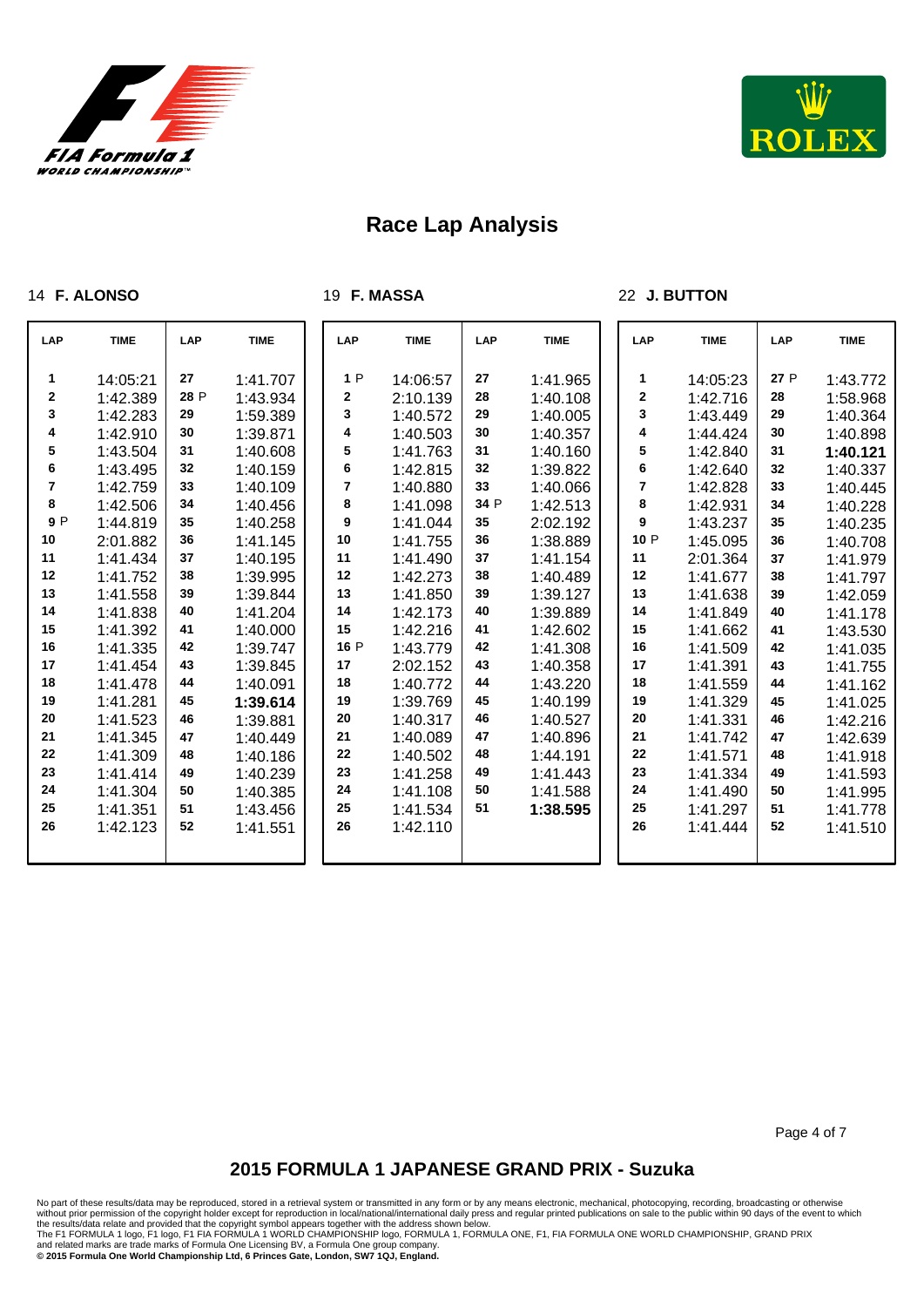

**D. KVYAT**



# **Race Lap Analysis**

**N. HULKENBERG**

### **W. STEVENS**

| LAP    | <b>TIME</b>          | LAP      | <b>TIME</b>          | LAP    | <b>TIME</b>          | <b>LAP</b> | <b>TIME</b>          | <b>LAP</b>       | <b>TIME</b>          | LAP      | <b>TIME</b>          |
|--------|----------------------|----------|----------------------|--------|----------------------|------------|----------------------|------------------|----------------------|----------|----------------------|
| 1<br>2 | 14:05:26<br>1:41.901 | 27<br>28 | 1:41.194<br>1:40.078 | 1<br>2 | 14:05:20<br>1:42.239 | 28<br>29   | 1:41.002<br>1:41.049 | 1<br>$\mathbf 2$ | 14:05:25<br>1:45.075 | 26<br>27 | 1:42.553<br>1:42.536 |
| 3      | 1:42.509             | 29       | 1:40.283             | 3      | 1:41.126             | 30         | 1:41.146             | 3                | 1:44.760             | 28       | 1:42.985             |
| 4      | 1:43.890             | 30       | 1:39.977             | 4      | 1:41.122             | 31 P       | 1:44.064             | 4                | 1:44.642             | 29       | 1:42.919             |
| 5      | 1:43.350             | 31       | 1:39.931             | 5      | 1:41.227             | 32         | 1:58.672             | 5                | 1:44.580             | 30       | 1:43.176             |
| 6      | 1:42.399             | 32       | 1:39.827             | 6      | 1:41.152             | 33         | 1:38.847             | 6                | 1:44.688             | 31       | 1:43.505             |
| 7      | 1:42.586             | 33       | 1:39.738             | 7      | 1:41.573             | 34         | 1:38.803             | 7                | 1:46.075             | 32 P     | 1:45.145             |
| 8 P    | 1:44.962             | 34 P     | 1:42.873             | 8      | 1:41.398             | 35         | 1:38.804             | 8                | 1:45.427             | 33       | 2:02.264             |
| 9      | 1:59.904             | 35       | 1:58.144             | 9      | 1:41.498             | 36         | 1:38.760             | 9                | 1:44.712             | 34       | 1:41.461             |
| 10     | 1:41.622             | 36       | 1:38.366             | 10 P   | 1:43.817             | 37         | 1:38.762             | 10               | 1:46.033             | 35       | 1:43.036             |
| 11     | 1:41.091             | 37       | 1:39.579             | 11     | 1:58.780             | 38         | 1:38.961             | 11               | 1:47.078             | 36       | 1:42.174             |
| 12     | 1:41.348             | 38       | 1:41.396             | 12     | 1:40.810             | 39         | 1:38.928             | 12               | 1:45.126             | 37       | 1:47.620             |
| 13     | 1:41.418             | 39       | 1:40.082             | 13     | 1:39.546             | 40         | 1:38.434             | 13               | 1:44.978             | 38       | 1:43.919             |
| 14     | 1:41.819             | 40       | 1:39.272             | 14     | 1:40.078             | 41         | 1:38.705             | 14               | 1:44.584             | 39       | 1:44.317             |
| 15     | 1:41.610             | 41       | 1:40.151             | 15     | 1:40.103             | 42         | 1:38.989             | 15               | 1:44.665             | 40       | 1:42.300             |
| $16\,$ | 1:41.479             | 42       | 1:40.672             | 16     | 1:39.649             | 43         | 1:38.331             | 16               | 1:44.573             | 41       | 1:42.342             |
| 17     | 1:41.302             | 43       | 1:43.057             | 17     | 1:39.860             | 44         | 1:38.741             | 17               | 1:44.613             | 42 P     | 1:54.757             |
| 18     | 1:41.397             | 44       | 1:40.428             | 18     | 1:39.892             | 45         | 1:38.655             | 18               | 1:45.651             | 43       | 2:15.706             |
| 19     | 1:41.290             | 45       | 1:41.078             | 19     | 1:40.172             | 46         | 1:38.973             | 19               | 1:45.046             | 44       | 1:41.452             |
| 20 P   | 1:43.766             | 46       | 1:40.841             | 20     | 1:39.918             | 47         | 1:38.877             | 20               | 1:44.824             | 45       | 1:42.293             |
| 21     | 1:59.206             | 47       | 1:40.927             | 21     | 1:40.114             | 48         | 1:38.356             | 21 P             | 1:48.395             | 46       | 1:43.637             |
| 22     | 1:39.644             | 48       | 1:41.541             | 22     | 1:39.899             | 49         | 1:38.663             | 22               | 2:07.096             | 47       | 1:42.578             |
| 23     | 1:39.910             | 49       | 1:42.924             | 23     | 1:40.371             | 50         | 1:38.725             | 23               | 1:45.214             | 48       | 1:43.957             |
| 24     | 1:42.049             | 50       | 1:39.671             | 24     | 1:40.580             | 51         | 1:38.358             | 24               | 1:44.149             | 49       | 1:44.316             |
| 25     | 1:40.117             | 51       | 1:38.870             | 25     | 1:40.064             | 52         | 1:38.793             | 25               | 1:43.042             | 50       | 1:43.756             |
| 26     | 1:39.794             | 52       | 1:38.895             | 26     | 1:40.811             | 53         | 1:39.350             |                  |                      |          |                      |
|        |                      |          |                      | 27     | 1:40.908             |            |                      |                  |                      |          |                      |

Page 5 of 7

## **2015 FORMULA 1 JAPANESE GRAND PRIX - Suzuka**

No part of these results/data may be reproduced, stored in a retrieval system or transmitted in any form or by any means electronic, mechanical, photocopying, recording, broadcasting or otherwise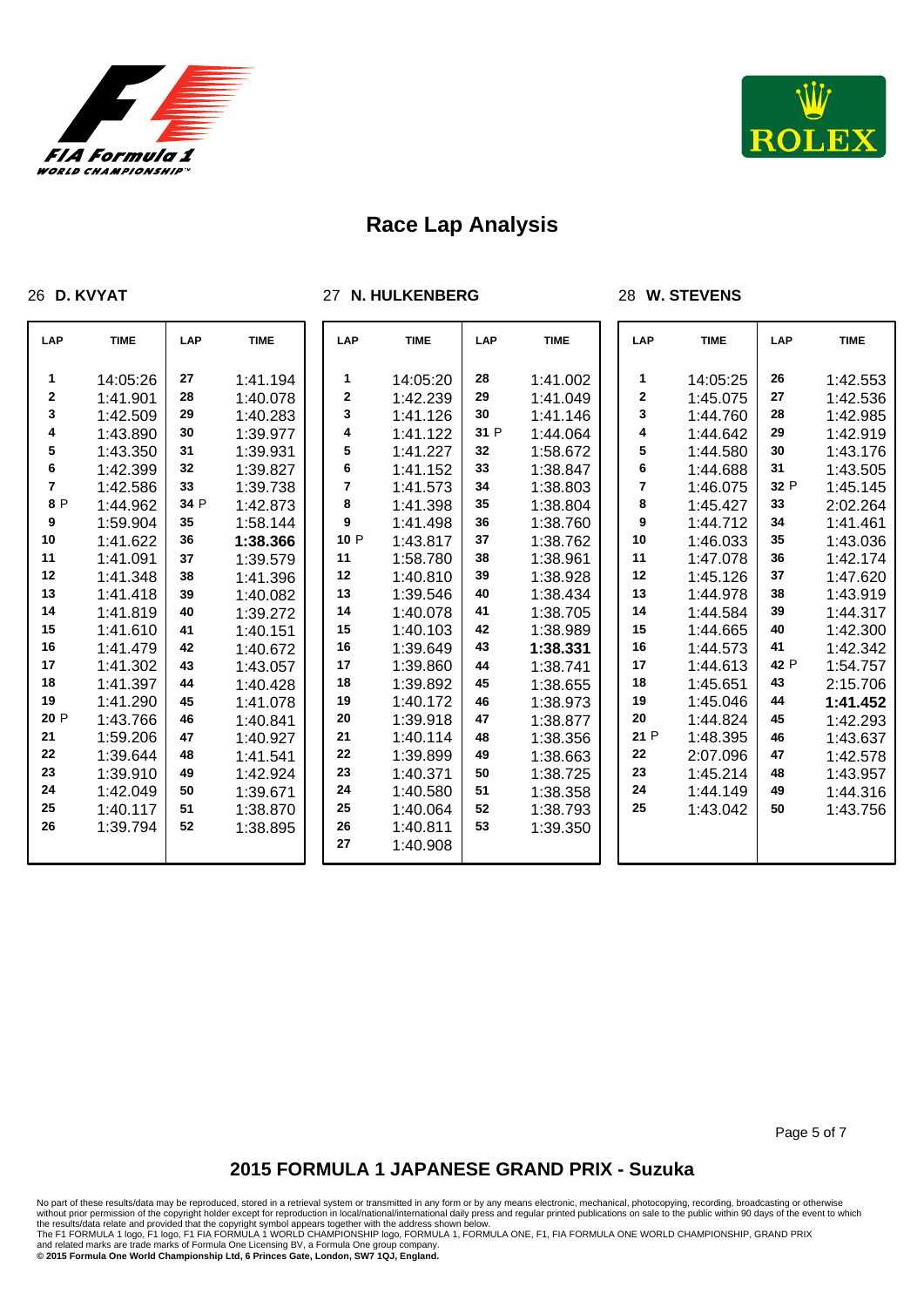



#### **M. VERSTAPPEN**

**L. HAMILTON**

#### **A. ROSSI**

| LAP         | <b>TIME</b> | LAP  | <b>TIME</b> | LAP         | <b>TIME</b> | LAP  | <b>TIME</b> | LAP  | <b>TIME</b> | LAP  | <b>TIME</b> |
|-------------|-------------|------|-------------|-------------|-------------|------|-------------|------|-------------|------|-------------|
| 1           | 14:05:24    | 28   | 1:40.995    | 1           | 14:05:14    | 28   | 1:39.392    | 1    | 14:05:26    | 27   | 1:42.660    |
| $\mathbf 2$ | 1:42.622    | 29   | 1:41.138    | $\mathbf 2$ | 1:39.660    | 29   | 1:39.231    | 2    | 1:45.080    | 28   | 1:42.683    |
| 3           | 1:43.050    | 30 P | 1:43.443    | 3           | 1:39.630    | 30   | 1:39.212    | 3    | 1:44.599    | 29   | 1:42.925    |
| 4           | 1:42.573    | 31   | 1:58.340    | 4           | 1:39.822    | 31 P | 1:41.511    | 4    | 1:44.939    | 30   | 1:42.983    |
| 5           | 1:42.265    | 32   | 1:38.237    | 5           | 1:39.140    | 32   | 1:58.123    | 5    | 1:45.014    | 31   | 1:43.537    |
| 6           | 1:42.883    | 33   | 1:38.653    | 6           | 1:39.519    | 33   | 1:36.145    | 6    | 1:45.355    | 32   | 1:42.708    |
| 7           | 1:43.159    | 34   | 1:38.728    | 7           | 1:39.634    | 34   | 1:38.301    | 7    | 1:45.112    | 33 P | 1:44.654    |
| 8           | 1:42.871    | 35   | 1:38.766    | 8           | 1:39.888    | 35   | 1:38.542    | 8    | 1:45.075    | 34   | 2:03.187    |
| 9 P         | 1:45.578    | 36   | 1:38.843    | 9           | 1:39.905    | 36   | 1:38.397    | 9    | 1:44.941    | 35   | 1:41.467    |
| 10          | 2:03.589    | 37   | 1:38.646    | 10          | 1:39.719    | 37   | 1:38.594    | 10   | 1:46.441    | 36   | 1:45.167    |
| 11          | 1:41.025    | 38   | 1:38.699    | 11          | 1:40.112    | 38   | 1:39.005    | 11   | 1:46.380    | 37   | 1:44.416    |
| 12          | 1:39.935    | 39   | 1:38.745    | 12          | 1:40.072    | 39   | 1:38.617    | 12   | 1:44.969    | 38   | 1:44.262    |
| 13          | 1:40.355    | 40   | 1:38.627    | 13          | 1:40.156    | 40   | 1:37.848    | 13   | 1:44.998    | 39   | 1:44.426    |
| 14          | 1:41.266    | 41   | 1:38.756    | 14          | 1:39.981    | 41   | 1:38.806    | 14   | 1:45.184    | 40   | 1:42.247    |
| 15          | 1:41.706    | 42   | 1:39.106    | 15          | 1:40.243    | 42   | 1:38.001    | 15   | 1:45.361    | 41   | 1:42.127    |
| 16          | 1:41.317    | 43   | 1:39.743    | 16 P        | 1:42.960    | 43   | 1:38.241    | 16   | 1:45.000    | 42   | 1:45.275    |
| 17          | 1:41.756    | 44   | 1:40.006    | 17          | 1:58.011    | 44   | 1:38.566    | 17   | 1:45.406    | 43   | 1:43.927    |
| 18          | 1:41.198    | 45   | 1:39.242    | 18          | 1:38.121    | 45   | 1:38.511    | 18   | 1:45.209    | 44   | 1:43.068    |
| 19          | 1:41.009    | 46   | 1:39.704    | 19          | 1:38.486    | 46   | 1:38.443    | 19   | 1:44.957    | 45   | 1:42.342    |
| 20          | 1:41.750    | 47   | 1:39.792    | 20          | 1:37.961    | 47   | 1:38.195    | 20   | 1:44.998    | 46   | 1:42.686    |
| 21          | 1:40.742    | 48   | 1:40.110    | 21          | 1:38.672    | 48   | 1:38.505    | 21   | 1:45.450    | 47   | 1:43.757    |
| 22          | 1:41.251    | 49   | 1:39.404    | 22          | 1:38.920    | 49   | 1:38.501    | 22 P | 1:48.528    | 48   | 1:42.404    |
| 23          | 1:41.253    | 50   | 1:39.695    | 23          | 1:38.557    | 50   | 1:38.977    | 23   | 2:06.035    | 49   | 1:42.228    |
| 24          | 1:41.377    | 51   | 1:39.587    | 24          | 1:38.627    | 51   | 1:38.724    | 24   | 1:42.332    | 50   | 1:42.425    |
| 25          | 1:41.130    | 52   | 1:39.306    | 25          | 1:38.703    | 52   | 1:38.190    | 25   | 1:43.022    | 51   | 1:45.170    |
| 26          | 1:39.905    | 53   | 1:39.889    | 26          | 1:38.446    | 53   | 1:38.591    | 26   | 1:42.831    |      |             |
| 27          | 1:40.625    |      |             | 27          | 1:38.752    |      |             |      |             |      |             |
|             |             |      |             |             |             |      |             |      |             |      |             |

Page 6 of 7

## **2015 FORMULA 1 JAPANESE GRAND PRIX - Suzuka**

No part of these results/data may be reproduced, stored in a retrieval system or transmitted in any form or by any means electronic, mechanical, photocopying, recording, broadcasting or otherwise